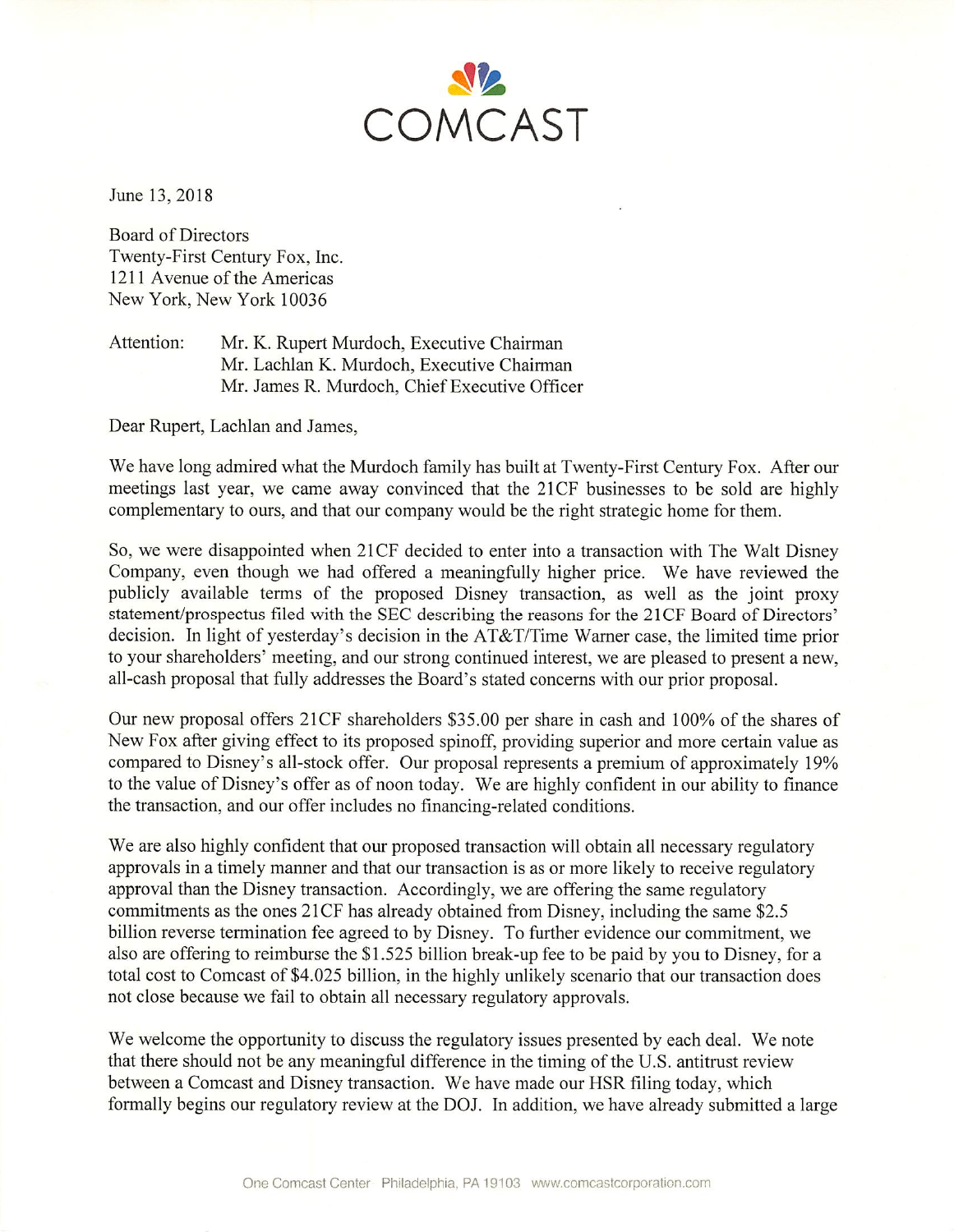June 13, 2018 Page 2

volume of documents and data to the DOJ in connection with its review of the Disney transaction. This information largely overlaps with the information that the DOJ will need to review a Comcast transaction. As a result, our transaction should be reviewable by the DOJ in the same cycle as Disney's transaction. We similarly expect that our transaction should be reviewable by international regulators in as timely a manner as the Disney transaction, and should be as or more likely to receive international approvals, given our relatively small presence outside the U.S.

Our Board of Directors has unanimously approved this proposal, and no Comcast shareholder vote will be required for this transaction.

Because of your decision to schedule the vote on the Disney merger proposal for July 10, time is of the essence for your consideration of our proposal. We are available to meet at any time to answer questions of the Board, management or your advisors, so that you are in a position to validate the superiority of our offer, and negotiate and enter into a merger agreement, as soon as possible thereafter. Given the very short time frame, today we are filing a preliminary proxy statement with the SEC in opposition to the Disney merger proposal, as we have been advised this is necessary to be in a position to be able to communicate with your shareholders directly regarding the votes they are being asked to cast on July 10. We hope this is precautionary only, as we expect to work together to reach an agreement over the next several days.

More detailed information regarding our proposal is attached.

I look forward to our discussions and working with you toward completing this exciting transaction for the Fox shareholders.

Very truly yours,

 $A$ .  $27$ 

Brian L. Roberts Chairman and CEO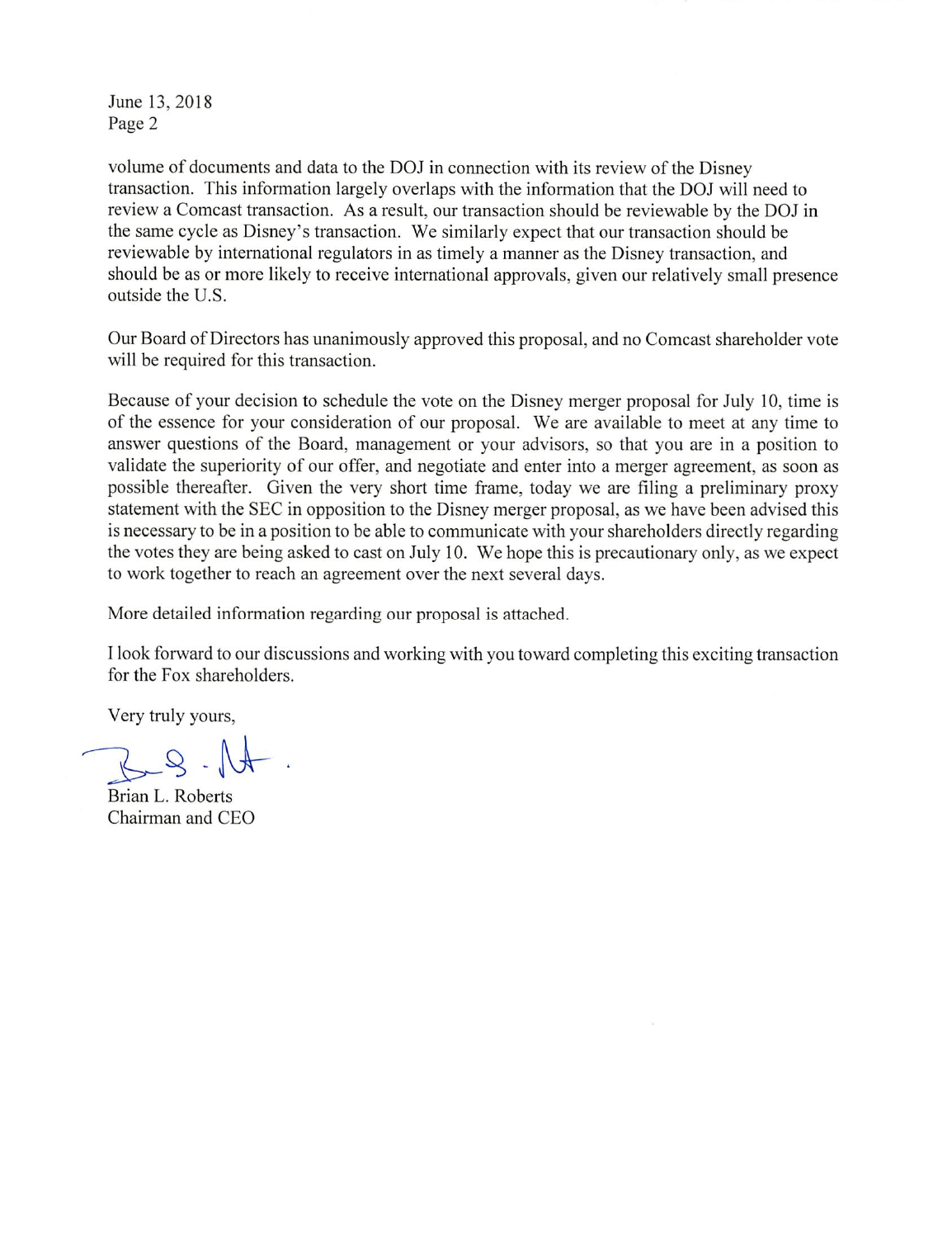June 13, 2018 Page 3

## COMCAST'S SUPERIOR PROPOSAL TO ACQUIRE TWENTY-FIRST CENTURY FOX

# All-cash consideration

Comcast proposes to acquire 100% of the outstanding shares of 21CF for \$35.00 per share in cash, reflecting a \$65 billion equity value for 21CF (after giving effect to the proposed spinoff of New Fox) and a premium of approximately 19% to the value of Disney's offer as of noon today.

Our all-cash proposal will provide 21CF shareholders with certain value and immediate liquidity. Our proposal is not subject to a financing condition. We have received Highly Confident Letters from Bank of America Merrill Lynch and Wells Fargo.

We have prepared a draft merger agreement reflecting the terms described herein and our legal team of Davis Polk and Wachtell Lipton are available to meet with their appropriate counterparts to discuss and review the document. Our draft merger agreement differs from the Disney agreement only to reflect the superior terms described in this letter, to adapt the agreement to reflect an all-cash transaction (including no Comcast shareholder vote) and to provide greater certainty by eliminating the need for any 21CF charter amendments. Our draft is subject to review of any material non-public information relating to 21CF's proposed transaction with Disney, including with respect to Disney's regulatory undertaking and the separation of New Fox.

# Allocation of regulatory risk

We have revised our proposal to specifically address the 21CF Board of Directors' stated concerns regarding the treatment of any required regulatory divestitures, including their tax costs, and a reverse termination fee.

- We will agree to the same divestiture package as Disney, *i.e.*, a commitment to divest (i) any of 21CF's RSNs and (ii) other 21CF assets representing up to \$500 million of EBITDA (less up to \$250 million of EBITDA attributable to divested RSNs).
- We will agree to the same allocation of any tax obligations as Disney in connection with any required divestitures.
- We will agree to the same reverse termination fee of \$2.5 billion as Disney, in the event  $\bullet$ the transaction does not close as a result of a failure to obtain the required regulatory approvals.

We will also agree to behavioral restrictions as extensive as those agreed to by Disney and, like Disney, we will also agree to litigate any action taken by the Department of Justice to block the transaction.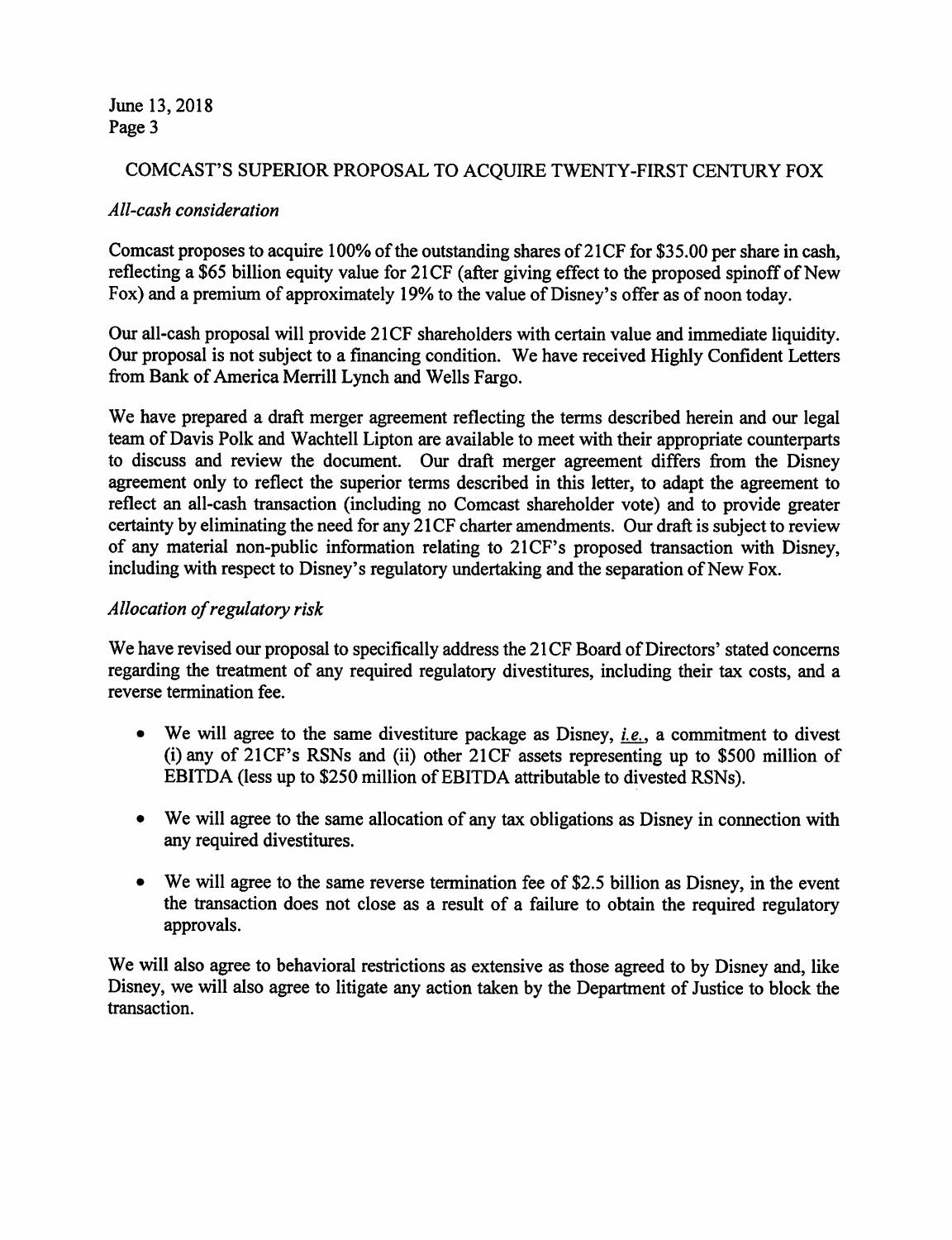June 13, 2018 Page 4

## Reimbursement of Disney Break-Up Fee

In addition to our payment of the \$2.5 billion reverse termination fee, in the unlikely event that our transaction is terminated due to a failure to obtain the required regulatory approvals, we will also agree to reimburse 21CF for the \$1.525 billion break-up fee required to be paid to Disney in connection with termination of the Disney transaction and entry into a merger agreement with us.

Sky

Comcast has separately announced, pursuant to Rule 2.7 of the UK City Code on Takeovers and Mergers, a pre-conditional all-cash firm offer for the entire issued and to be issued share capital of Sky plc. We intend to pursue this offer in parallel with our acquisition of 21CF. Of course, the terms of any transaction between Comcast and 21CF will need to be consistent with our respective obligations under the UK takeover regime.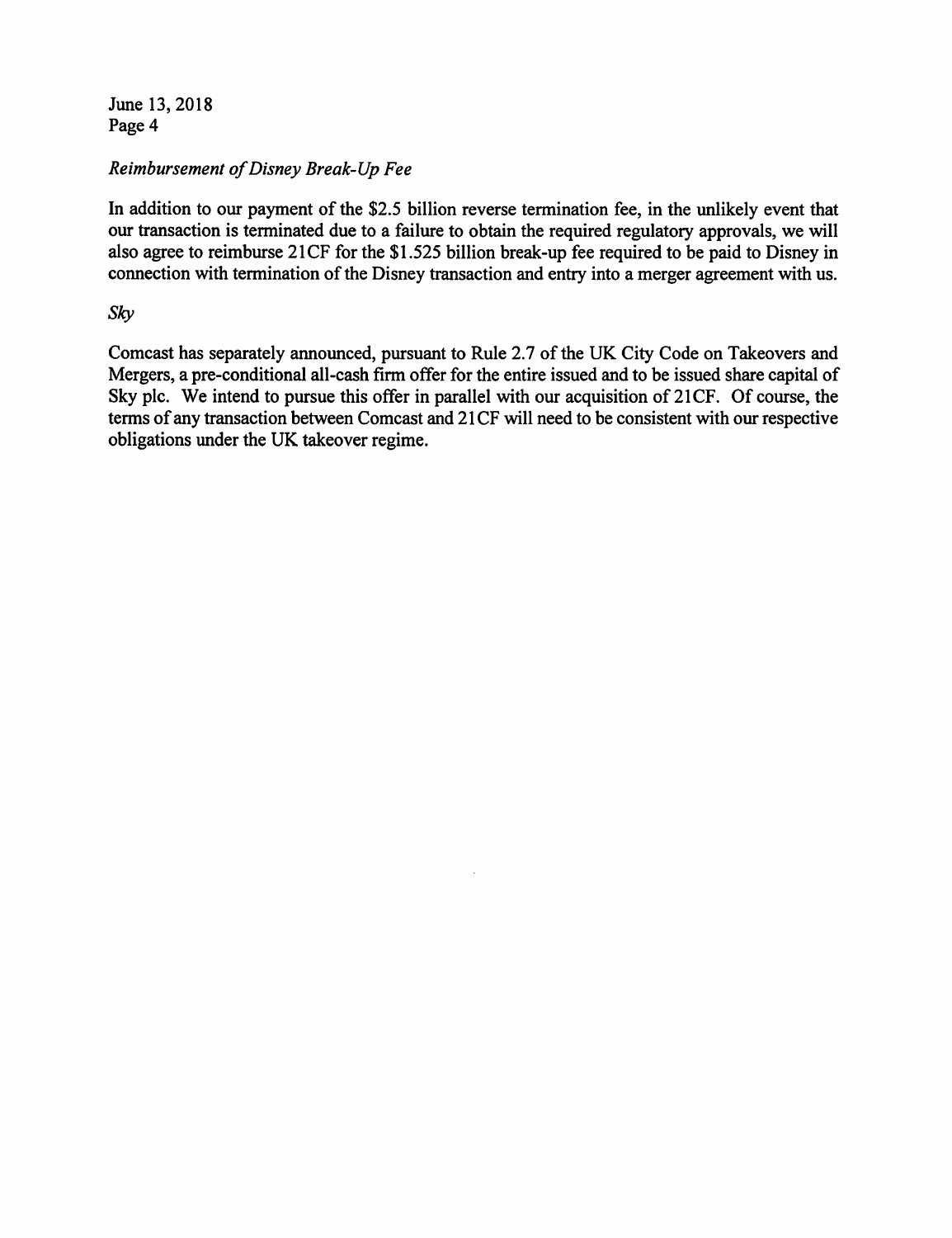### **Cautionary Statement Regarding Forward-Looking Statements**

This communication contains statements which are, or may be deemed to be, "forward-looking statements" within the meaning of the Private Securities Litigation Reform Act of 1995. Forward-looking statements are prospective in nature and are not based on historical facts, but rather on current expectations and projections of the management of Comcast about future events, and are therefore subject to risks and uncertainties which could cause actual results to differ materially from the future results expressed or implied by the forward-looking statements. The forward-looking statements contained in this communication may include statements relating to the expected timing, scope, terms and conditions of a Comcast transaction to acquire certain businesses and assets of Twenty-First Century Fox, Inc. ("21CF"), the likelihood and timing of receipt of regulatory approvals with respect to a Comcast transaction to acquire 21CF, the anticipated benefits of the potential transaction and other statements other than historical facts. Often, but not always, forward-looking statements can be identified by the use of forward-looking words such as "plans", "expects" or "does not expect", "is expected", "is subiect to", "budget", "scheduled", "estimates", "forecasts", "intends", "anticipates" or "does not anticipate", or "believes", or variations of such words and phrases or statements that certain actions, events or results "may", "could", "should", "would", "might" or "will" be taken, occur or be achieved. Although Comcast believes that the expectations reflected in such forward-looking statements are reasonable, Comcast can give no assurance that such expectations will prove to be correct. By their nature, forward-looking statements involve risk and uncertainty because they relate to events and depend on circumstances that will occur in the future. There are a number of factors that could cause actual results and developments to differ materially from those expressed or implied by such forward-looking statements, including any legal and regulatory developments and changes and other risks and uncertainties including those described in Comcast's filings with the U.S. Securities and Exchange Commission ("SEC"). The forward-looking statements contained in this communication should be construed in the light of such factors. Neither Comcast nor any of its associates or directors, officers or advisers, provides any representation, assurance or guarantee that the occurrence of the events expressed or implied in any forward-looking statements in this communication will actually occur. You are cautioned not to place undue reliance on these forward-looking statements. Other than in accordance with their legal or regulatory obligations, Comcast is under no obligation, and Comcast expressly disclaims any intention or obligation to update or revise any forward-looking statements, whether as a result of new information, future events or otherwise.

### **Important Additional Information and Where to Find It**

This document does not constitute an offer to buy or solicitation of an offer to sell any securities. This document is for informational purposes only and relates to a proposal that Comcast has made to 21CF. Comcast has filed a preliminary proxy statement in connection with 21CF's special meeting of stockholders at which the 21CF stockholders will be asked to consider certain proposals regarding the proposed acquisition of 21CF by The Walt Disney Company (the "Special Meeting Proposals"). As further set forth in such proxy statement, which once definitive will be sent to 21CF stockholders, Comcast is soliciting votes against the Special Meeting Proposals. INVESTORS IN 21CF AND COMCAST ARE URGED TO READ THE PROXY STATEMENT, INCLUDING THE DEFINITIVE PROXY STATEMENT (WHEN AVAILABLE), AND ANY OTHER DOCUMENTS FILED BY COMCAST WITH THE SEC CAREFULLY IN THEIR ENTIRETY IF AND WHEN THEY BECOME AVAILABLE AS THEY WILL CONTAIN IMPORTANT INFORMATION. Investors may obtain free copies of the proxy statement and other documents filed with the SEC by Comcast through the website maintained by the SEC at <https://www.sec.gov/> or by contacting Comcast's proxy solicitation agent, MacKenzie Partners, Inc., at (800) 322-2885 or [comcast@mackenziepartners.com.](mailto:comcast@mackenziepartners.com)

### **Participants in the Solicitation**

Comcast and certain of its directors and executive officers may be deemed to be participants in the solicitation of proxies from 21CF's stockholders in connection with the Special Meeting Proposals. Information about Comcast's directors and executive officers is available in Comcast's proxy statement, dated April 30, 2018, filed with the SEC in connection with Comcast's 2018 annual meeting of